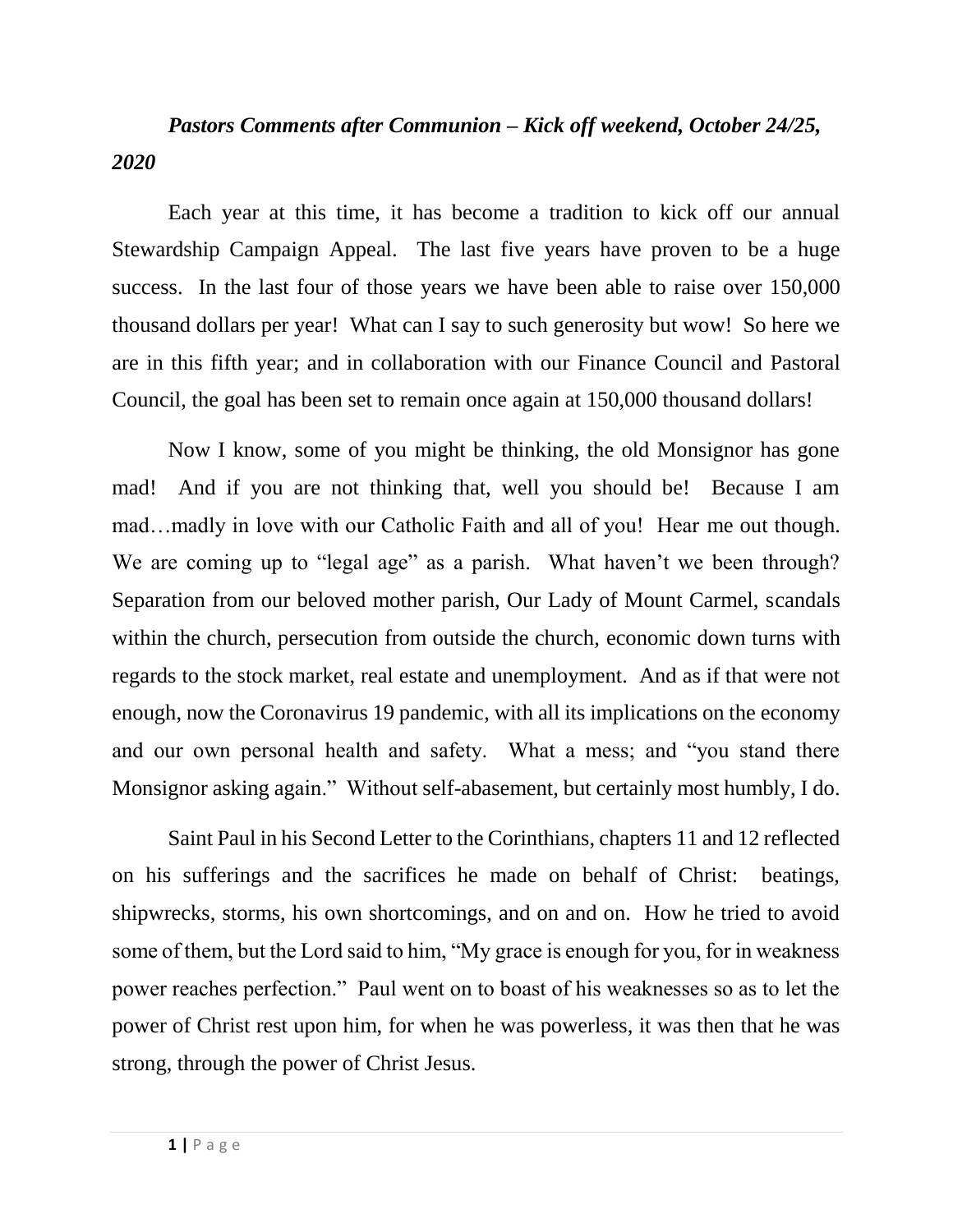Like gold tested in fire, so our faith as a community has been strengthened. It has been in her most difficult times of struggle and pain that our holy mother Church, through God's grace and intervention, has been able to raise up from within some of her finest saints who witness boldly by committing themselves to our true Catholic Faith, authentic reform and renewal. Might we be called to make a difference at this time to that authentic witness, which no scandal, persecution nor pandemic can blot out?

About a month ago in our Fiscal Report you heard some really good news with regard to the huge hurdles we have been able to overcome regarding debt reduction, the building of our PLC, completion of the courtyard, and working toward fiscal responsibility with regard to operating expenses. While we still have some real challenges that lie ahead regarding our weekly collections, we seem every year to pull through and work toward our goal. (Presently you may be interested to know that our collections are up 6.5% over last year.) Thank you for hearing and responding to the message, as you always have done so faithfully, but especially during this pandemic. Because of your example and commitment, we continue to be a vibrant, welcoming parish family. Your witness to our Catholic Faith and commitment to family life and our parish, continues to be a source of inspiration to the priestly ministry and service of Father Ianelli, Deacon Brady and myself.

The revitalization of our annual Stewardship Campaign Appeal over the last five years, through thick and thin, was part of our strategic plan to emphasize our mission to grow disciples and make Church matter. In a phrase traditionally known as, "to put into practice the spiritual and corporal works of mercy".…to feed the hungry, clothe the naked, visit the sick and imprisoned, comfort those who are mourning, bury the dead, to educate and catechize, and evangelize, as well as pray and support each other. Through our experiences and encounters, nourished on this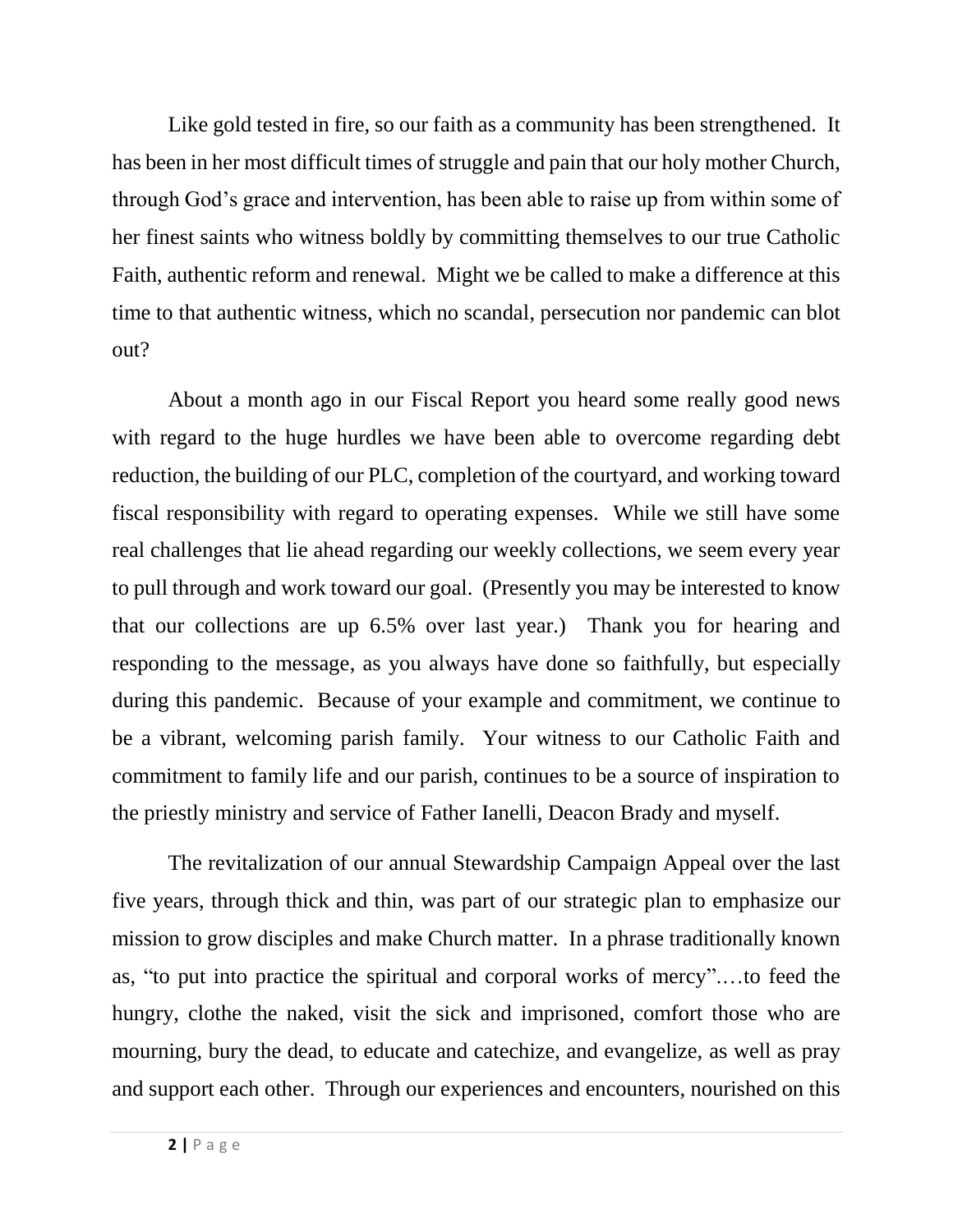campus on Sundays and throughout the week, we can participate personally in the call to discipleship, just as Jesus has commanded us to do.

In this regard, I need your help. The annual Stewardship Campaign Appeal helps us to create resources for our ever growing and successful pastoral efforts as described in our strategic plan, namely:

- $\bullet$  Evangelization
	- o A major initiative includes the continued growth and expansion of media and technology along with our safety and security system,
	- o Out-reach to our Spanish speaking communities,
	- o Out-reach to members who do not attend Mass at all or only on an occasional basis,
	- o Innovative Adult Faith Formation programs throughout the year to nourish and enrich our faith,
	- o Creative and interesting programs for our young adults, the youth and our children.
- Funding for our ministries, services and activities.
- Support to the infrastructure of our artistic and environmental enhancements.
- A contingency resource for unexpected costs which surely come up every year, as they do in your own homes.

Monies donated for these causes allow us to use regular collections toward the loan and other operating expenses. All monies stay here within the parish. You may have noticed in our bulletin some of the programs highlighted from time to time, which were helped by the Stewardship monies this past year. We will continue